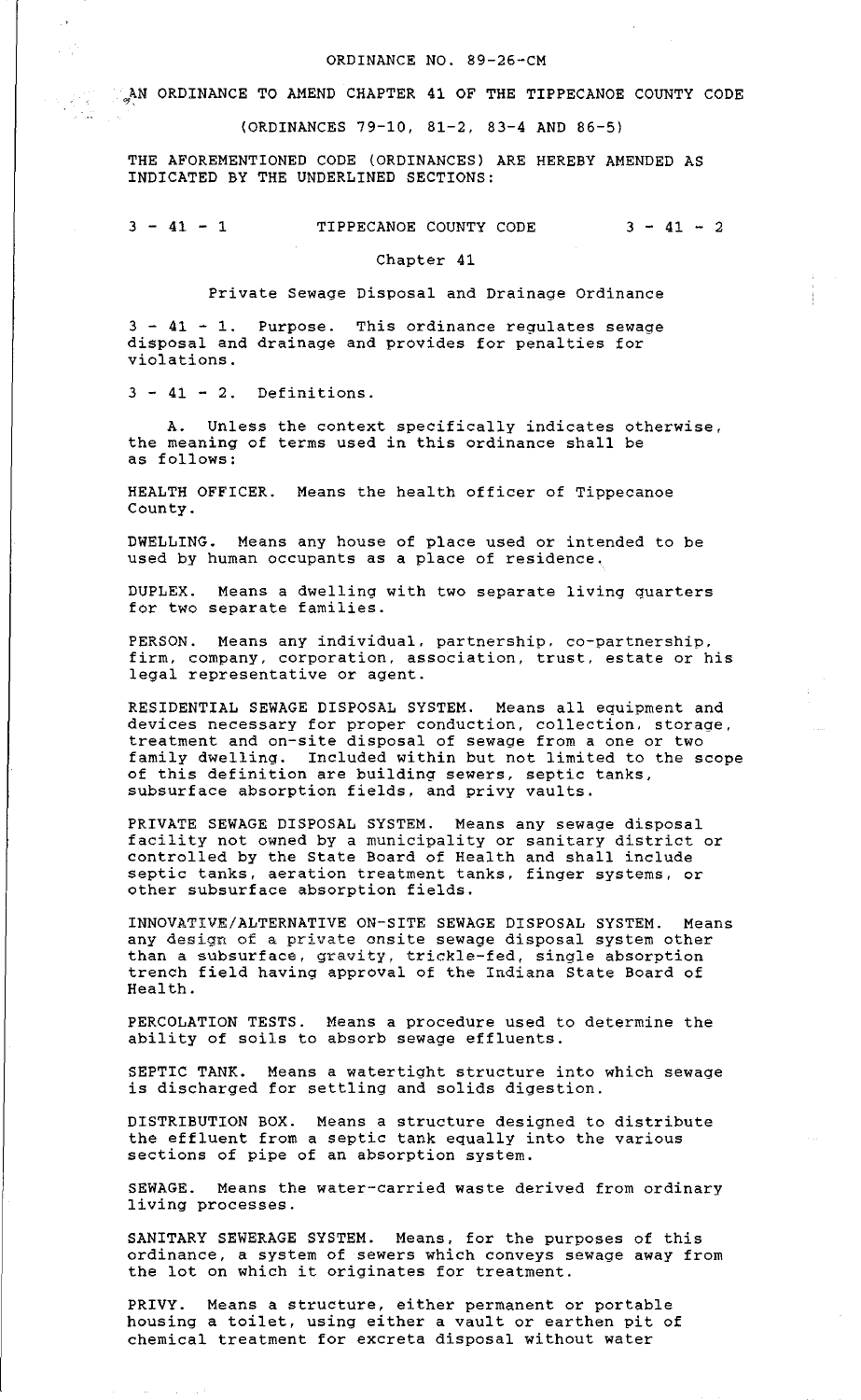$\bar{\mathcal{A}}$ 

SUBSURFACE ABSORPTION FIELD. Means open-jointed or perforate pipes laid in a system of trenches into which the effluent from the distribution box is discharged for direct absorption into the soil.

SOIL PROFILE OBSERVATION. Means observations of the physical characteristics of the soil horizons or layers to a depth of at least five feet.

SLIGHT SOIL LIMITATIONS. Means those soils defined by the National Cooperative Soil Survey of Tippecanoe County that are relatively free of limitations of limitations that are easily overcome.

MODERATE SOIL LIMITATIONS. Means those soils defined by the National Cooperative Soil Survey of Tippecanoe County whose limitations need to be recognized nut can be overcome with careful design.

SEVERE SOIL LIMITATIONS. Means those soils defined by the National Cooperative Soil Survey of Tippecanoe County, that are unsuitable for conventional septic tank and subsurface absorption field installation.

REFERENCE TO 'BULLETINS'. Shall mean those bulletins issued by the Indiana State Board of Health which were current on the date of enactment of this Ordinance. For purposes of this Ordinance, revised, up-dated versions of these bulletins will be considered as revised or replaced.

LOT SIZE. Shall be determined by soil suitability adaptable to the installation of a residential sewage disposal system. Any building site must have included within it's minimum lot size, as prescribed in Section 3-41-4, subsection D, E, and F, at least 7,000 square feet in soils of "slight limitation" and at least 10,000 square feet in soils of "moderate limitation" that have no more than twelve percent grade in one general part of lot, to be available and reserved for the installation of a septic tank, distribution box and subsurface absorption field.

PUBLIC WATER SUPPLY. water supply provided owned source. Not to include private individual wells. Means any public, area or community by a approved municipally or privately

PLANNED DEVELOPMENT. Means any land development which required the specific zoning entitled "Planned Development.''

3 - 41 - 3. Private Sewage Disposal System.

A. Where a sanitary sewerage system is not available, all persons owning or leasing property shall comply with the following provisions of this ordinance for a private sewage disposal system.

It shall be unlawful for any person to place, deposit or permit to be deposited in an unsanitary manner upon public or private property within the county of Tippecanoe, State of Indiana, or in an area under the jurisdiction of said County, any sewage.

C. At any business building situated within the County of Tippecanoe, State of Indiana, where there is installed a private sewage disposal system which is not connected to a sanitary sewerage system and no sanitary sewerage system is available, there shall be established, installed or constructed and maintained a private sewage disposal system which shall comply with the standards of the Indiana State Board of Health or in such other manner approved by the Indiana State Board of Health. Copies of such Bulletin S.E. 13 are herewith incorporated by reference as part of this section and two copies are filed in the office of the County Auditor and County Health Office for public inspection.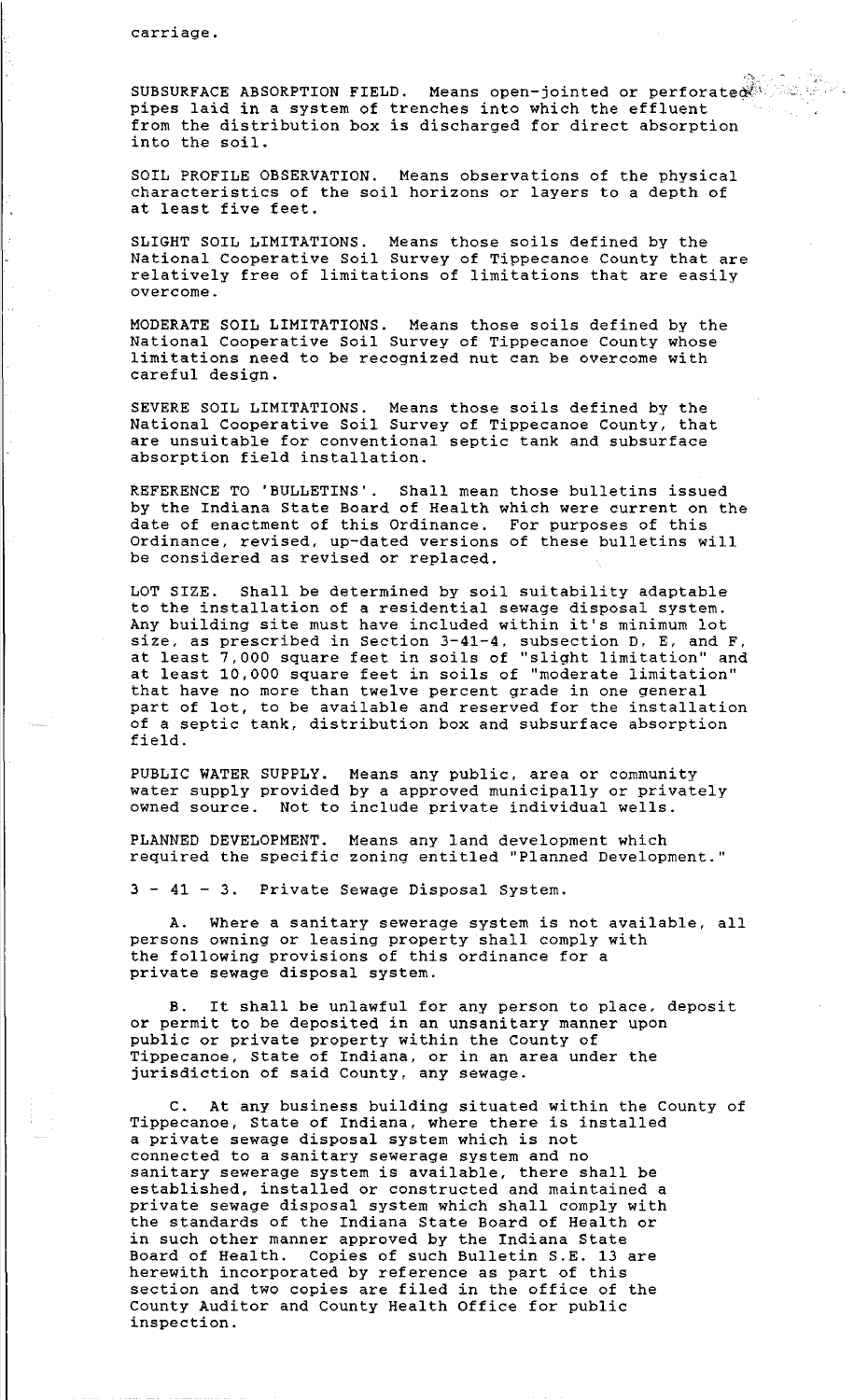D. No privies shall be permitted except on a temporary basis and then only be special permit. All such privies shall comply with Bulletin S.E. 11, a copy of which is attached hereto and made a part thereof, except in the case of chemical toilets, no pit will be reqqired.

 $\frac{1}{2}$ 

 $\mathbb{R}^d$  E. Should any defect exist or occur in any private sewage disposal system or privy fail to meet the requirements in Subsections B, C, & D and cause and unsanitary condition, the defect shall be corrected by the owner or agent of the owner, occupant or agent of the occupant. Failure to do so shall be subject tot he penalties prescribed in Section 3-41-9, subsection A of the Ordinance.

F. Wherever a public sanitary sewerage system becomes available and is within 100 feet of the property line of a building or residence or business that is served by a private sewage disposal system or privy, situated within the County of Tippecanoe, State of Indiana. a direct connection of the building sewer shall be made to said sewer and any septic tanks, seepage pits, outhouses, privy pits, and similar sewage disposal and treatment facilities shall be abandoned and filled in a safe and sanitary manner. The direct connection to sanitary sewerage system shall be made within 180 days of issuance of orders of connection.

EXCEPTION: When the building served by an individual private sewage disposal system is more than 200 feet from the property line, said building shall be exempt from requirement of connection to sanitary sewer, so long as an adequate private individual sewage disposal system is in use and can be maintained.

G. Whenever a new business building or subdivision is developed in an area where a sanitary sewerage system is available, a connection shall be made to said sewer according to plans submitted for approval prior to construction of project.

H. After receiving an order in writing from the County Board of Health or the duly appointed Health Officer, the owner, agent of the owner, the occupant or agent of the occupant of the property shall comply with the provisions of this Ordinance as set forth in said order and within the time limit included therein. Said order shall be served on the owner and the occupant or on the agent of the owner but may be served on any person who, by contract with the owner, has assumed the duty of complying with the provisions of any order.

3 - 41 - 4. Requirement for Permits.

A. Before the commencement of construction or repair of a private sewage disposal system, the owner or his agent shall apply in writing to the Tippecanoe County Health Office for a permit to construct or repair a private sewage disposal system, which application shall set out the date of the intended construction, repair, ent the ance of the ancenate constraction, specifications and other information available, location, any plans, specifications and other information available, and expressly stating that the owner has complied, and expressif seating that the smile has compiled, and will at all times comply with the standards set out in this Ordinance. An inspection fee of \$10.00 for each permit will be paid at the time of application. Such building permits as would be applicable must also be obtained.

B. The County Health Officer, or his agent, may inspect the work at any stage of construction. The owner or his agent shall notify the County Health Officer when the work is ready for inspection. If the County Health Officer or his agent find that the sewage disposal system has not been constructed in accordance with the standards established by this Ordinance. he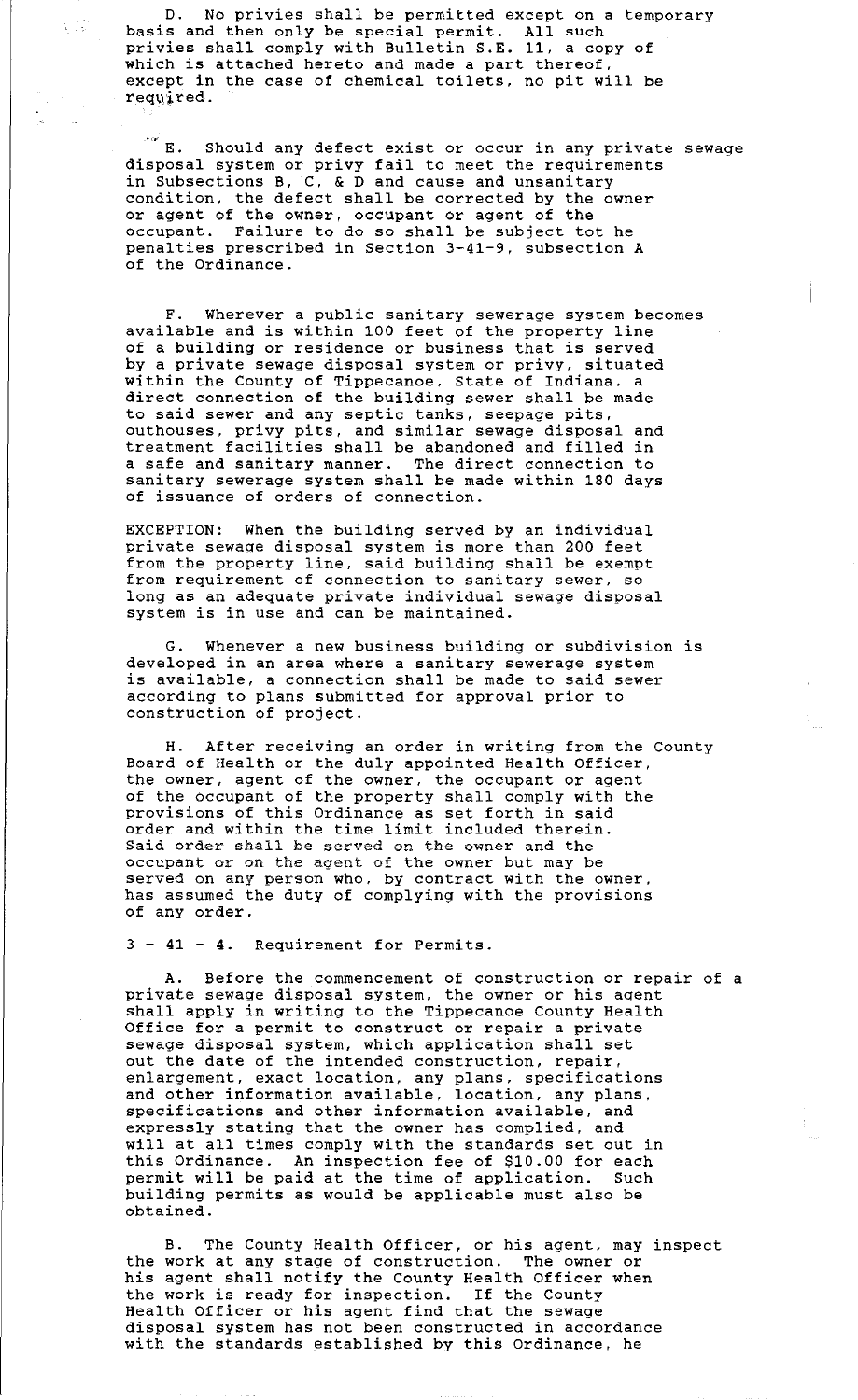shall order such corrections as are necessary to bring the system into compliance and that occupancy approval shall be withheld until the system is brought into compliance.

C. The Health Officer shall issue permits for the installation of residential sewage disposal systems in those areas designated "slight soil limitations" if the septic tank size is at least 1000 gallons with a subsurface adsorption field of 700 square feet for any dwelling up to and including three bedrooms. Each additional bedroom over three will require an additional 150 square feet of subsurface adsorption field. All parts of the sewage disposal system must be kept at least 50 feet from any water well. Wherever possible, the water well should be placed on higher ground than that of the sewage disposal system. The minimum lot size is 20,000 square feet with 100 feet frontage (in the case of a cul-de-sac lot, the lot must average approximately 100 feet in width). The other provisions for lot size will also apply here. For lot size requirements for duplex (two-family dwelling) see Section 3-41-7.

D. Because of the hazard regarding potential contamination of wells through the more permeable "slight rated soils," development shall be limited to 20 contiguous lots per approval unless a public water supply is provided. If any difficulty or health hazard occurs, then a public water supply or public sanitary sewerage system shall be provided by the development corporation. No further development will be permitted if a health hazard exists.

E. The Health Officer shall issue permits for the installation of residential sewage disposal systems in those areas designated "moderate soil limitations" if the septic tank size is at least 1000 gallons with a minimum sub-surface absorption field of at least 900 square feet for any dwelling of up to and including three bedrooms. Each additional bedroom over three will require an additional 300 square feet of sub-surface absorption field. All parts of the sewage disposal system must be kept at least 50 feet from any water well. Wherever possible, the water well should be placed on higher ground than that of the sewage disposal system. The minimum lot size is 25,000 square feet with 125 feet frontage. (In the case of a square reed with 123 reed frontage. The the ease of a ear as sas foot one for mass average approximately will also apply here. For lot size requirement for duplex (two-family dwelling) see Section 3-41-7.

F. Subsurface absorption fields shall not be constructed in soils rated as having severe or very severe limitations for subsurface sewage disposal by the Soil Conservation Service, U.S. Department of Agriculture, unless that limitation is not present as shown by directly that included in the problem with shown  $\frac{1}{2}$ <br>field investigation or can be overcome in accordance with criteria that the Indiana State Board of Health has set forth for construction of alternative systems on severe rated soils.

Where soil conditions preclude the installation of a subsurface absorption field sewage disposal system, the Indiana State Board of Health, after consultation with the local health agency, may approve uses of such alternative equipment, facility or pollution control device as is deemed necessary. Furthermore, the Indiana State Board of Health may, through Regulations, have prior approved alternative systems by which the local Board would not have to obtain a by which the local board would hot have to observe the applicant comply with the prior approved systems filed with the County Board of Health.

G. The soil type shall be determined by the National Cooperative Soil Survey of Tippecanoe County as prepared by the United States Department of Agriculture Soil Conservation Service in cooperation

, i.e.  $\mathcal{L}$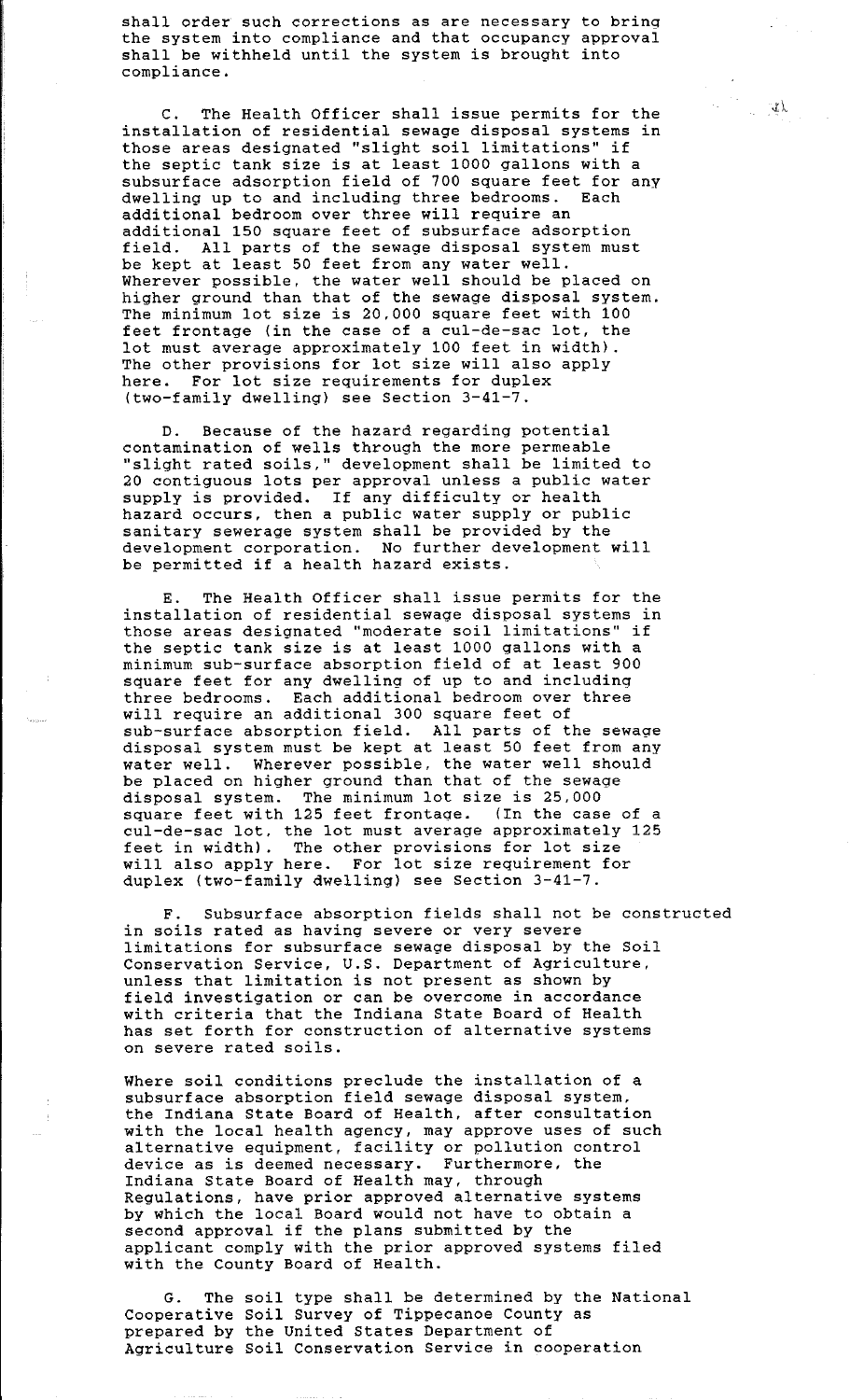with Purdue University.

H. If in the judgment of the Health Officer, the owner of his agent further investigation is warranted, an on-site Soils Investigation and Evaluation may be on Sico Soris investigation and Ivariation may be provided. In writing, from the Tippecanoe County Soil and Water Conservation District. The owner or his agent may also submit additional information to the Health Officer. This additional information will include the results of at least two soil profile observations to a depth of at least five (5) feet in the areas of the proposed sub-surface absorption field.

I. All sub-surface absorption systems located on sloped ground (up to 12%) shall be constructed according to the requirements set out in Part VI of Indiana State Board of Health Bulletin S.E. 8, a copy of which is attached hereto and made a part hereof.

J. No private sewage disposal system shall serve more than one (1) single structure.

K. All components of a private and/or residential sewage disposal system shall be maintained in good working order at all times.

L. No part of a residential sewage disposal system shall be located closer than twenty-five (25) feet to a surface-water drain tile, running stream or surface water drainageway. The rules and regulations of the Drainage Board will apply for any legal ditch or drain. All parts of the system must be kept at least 50 feet from any water well.

M. The Tippecanoe County Board of Health shall hear appeals of any order. requirement, decision or determination made under Article II, Par. 206 and 207, Article III, Par. 304, and Article IV. Par. 402 of this Ordinance.

A majority of the members of the Tippecanoe County Board of Health will hear appeals of requirements, decisions or determinations made under Article II. Par. 206, 207, Article III, Par. 304, and Article IV. Par. 402 of this Ordinance.

1. Appeals must be written and fully describe circumstance of appeal.

2. The appeal must be received no later than 60 days after the requirement, decision or determination after the requirement, decision of determ.<br>is made by the Health Officer or his duly authorized representative.

3. The Board of Health will conduct a hearing on the matter within 30 days after appeal is received.

The Tippecanoe County Board of Health may, upon a finding that it will not constitute a health hazard, reduce the square footage requirements for both lot and sub-surface absorption field size for a subdivision lot that was platted before the adoption of this Ordinance.''

N. All plastic sewer pipe used in sub-surface absorption fields shall meet the following standards:

1. Only plastics with a minimum crush 1000lbs./foot will be acceptable in any new installation of a private and/or residential sewage disposal system in this county.

2. Only plastics of a "rigid" type (usually 10 feet lengths) with proper joints and connections, will be accepted in the system.

3. Only plastics with 3 rows of perforated holes (3 rows of holes, +inch or more in diameter, equally spaced) will be accepted for usage in the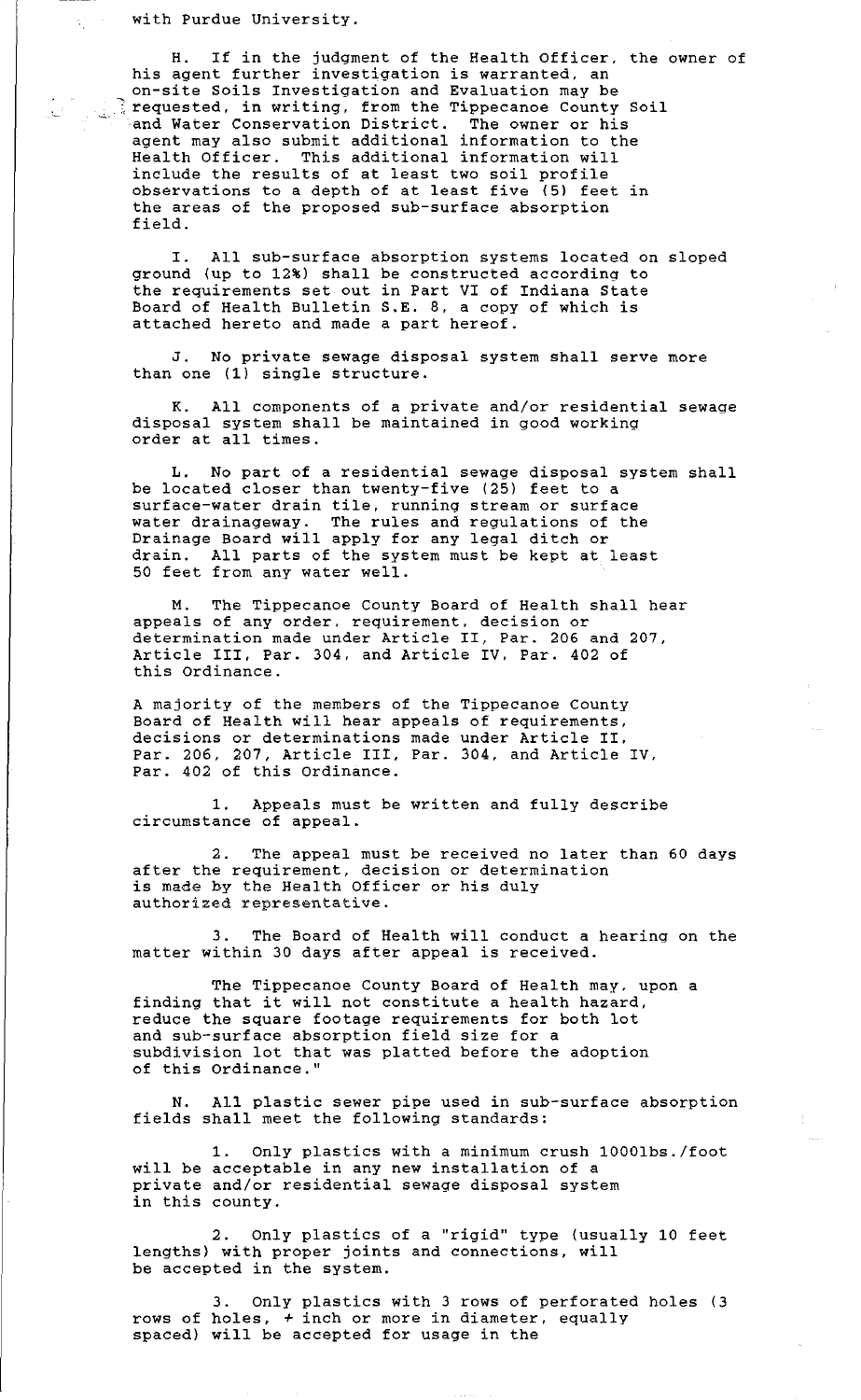absorption trenches.

4. Brittle (easily crushed) plastics, made in whole or in part from reclaimed material will not be accepted.

 $\sim 10^{11}$ 

 $\mathbf{R}_{\mathrm{eff}}$  .

0. A permit for the installation of a private and/or residential sewage disposal system, whether issued prior to or after the adoption of this Ordinance. prior to or arter the adoption or this ordinance, within 180 days and completed within one year after its issuance.

3 - 41 - 5. Commercial and Industrial Construction.

A. Permits for the installation of conventional septic tank and subsurface absorption field sewage disposal systems for commercial or industrial construction shall not be issued by the health officer in those areas with soils classified as having severe properties because of slow permeability and poor drainage characteristics.

B. Building sites for commercial or industrial construction that need private sewage disposal and water supply must contain a minimum of five (5) acres or more on soils that have a degree of limitation of "slight" of "moderate." Size of sewage disposal system will be based on information in Indiana State Board of Health Bulletin S.E. 13.

3 - 41 - 6. Subdivisions, Tracts, Parcelizations, and Planned Developments.

A. Subdivisions designed to utilize on-site conventional residential sewage disposal systems, the plans for which were duly approved, in writing. by the administrative authority (local Health Board) prior to December 18,1977, are exempt from the provisions of this Ordinance relating to the design and installation of residential sewage disposal systems.''

B. Proposals submitted to the Health Officer for approval for new subdivisions where conventional residential sewage disposal systems will be used, shall not be acceptable in those areas where soil conditions are classified as "severe". unless hereinafter provided.

C. Proposed subdivisions where conventional residential sewage disposal systems will be used must be in areas where soils are classified as having "slight" or "moderate" limitation. In the area of ''slight limitations" lot size must be a minimum of 20.000 square feet with 100 feet frontage. In the area of "moderate limitations" lot size must be 25,000 square feet with 125 feet frontage.

D. Advisory opinions prior to permit application may be rendered by the Health Officer as to the use of innovative/alternative on-site disposal systems that will overcome the soil limitations as found on "severe" rated soil. Said advisory opinions may be given by the Health Officer as to new subdivisions (major & minor) as to the preliminary and final plat stages, as well as, tracts, parcels, planned developments and other pieces of land. Such advisory opinions will state limitations of said opinions as the standards used for review and the potential as to changes of health standards in the future as to sewage disposal systems. Said advisory opinions shall be based on criteria provided by the Indiana State Board of Health and are limited to the State guide lines with regards to alternative/innovative sewage disposal systems.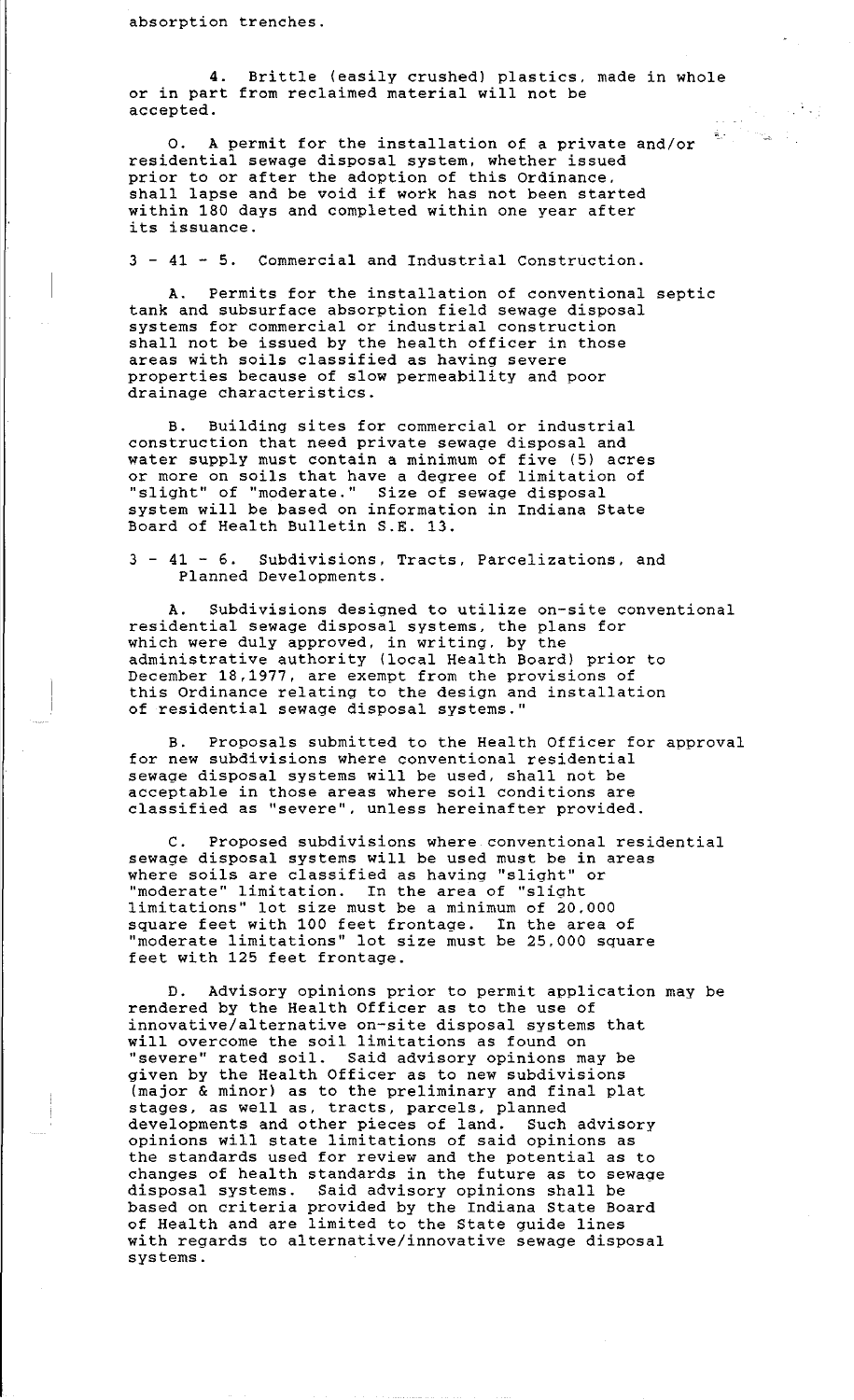E. The Health Officer is permitted to approve innovative/alternative systems on "severe" rated soil for lots, tracts, parcels or other pieces of land if said innovative/alternative systems demonstrate that they will overcome the limitations of "severe'' rated soil and are consistent as to the criteria set forth by the Indiana State Board of Health with regards to innovative/alternative sewage disposal systems and are pursuant to Section 3-41-4, Subsection F of this ordinance.

3 - 41 - 7. Duplex Dwellings.

 $\epsilon$  , and the  $\epsilon$ 

-'~7

A. Proposed duplex dwellings that will use residential sewage disposal systems must be located in soils with ''slight" or "moderate'' limitations. Each duplex must be located on at least one and one-half (1+) acres with 200 feet frontage.

B. Each duplex dwelling with two bedrooms per unit (total of four bedrooms per structure) will required a 1500 gallon septic tank and 800 square feet of sub-surface absorption field in soils with "moderate" limitations. Each bedroom over four per structure will require an additional 300 square feet of sub-surface absorption field.

C. No duplex requiring conventional private individual sewage disposal systems shall be constructed on "severe'' rated soil unless that limitation is not present as shown by field investigation or can be overcome as provided in this amendment (Section 2) in accordance with criteria that the Indiana State Board of Health has set forth from construction of alternative systems on severe rated soils.

D. No multiple-family units will be on private and/or residential sewage disposal systems.

E. In consideration of Planned Developments, on private individual sewage disposal systems, prior to the time of rezoning, the Health Department must review preliminary drawings and/or plans and the provisions of this Ordinance will apply. In the case of Planned Developments, variances within the requirements of this Ordinance (example - lot frontage) will be considered so long as adequate sewage disposal and<br>satisfactory water supply is not jeopardized. Planned satisfactory water supply is not jeopardized. Planned Developments must comply with minimum areas listed in the LOT SIZE definition.

F. No Planned Developments requiring conventional private individual sewage disposal systems can be placed on severely rated soils unless that limitation is not present as shown by field investigation or can be overcome as provided in this amendment (Section 2) in accordance with criteria that the Indiana State Board of Health has set forth from construction of alternative systems on severe rated soils.

3 - 41 - 8. Power of Inspection.

The County Health Officer or his agent bearing proper credentials and identification shall be permitted to enter upon all properties at the proper time for the purposes of inspection, observation, measurement, sampling and testing necessary to carry out the provisions of this Ordinance.

 $3 - 41 - 9$ . Enforcement.

A. Any person found to be violating any provision of this Ordinance shall be served by the county Board of Health or the duly appointed Health Officer, with a written order stating the nature of the violation and providing a reasonable time limit, but not exceeding 90 days for violations of Section 3-41-3, Subsection E; and no less than 30 days and no more than 180 days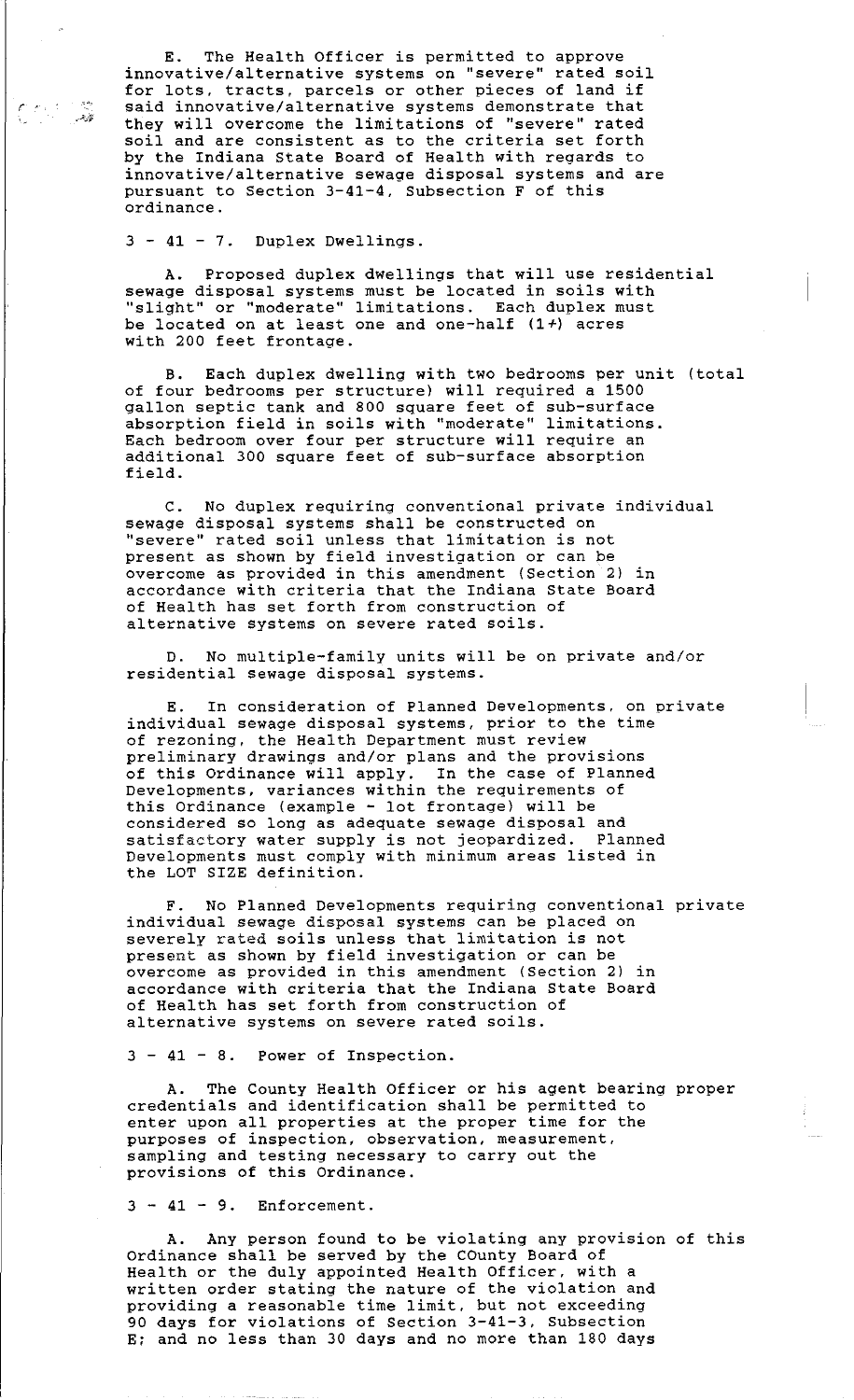for violations of Section 3-41-3, Subsection F. The written order shall be duly served either by certified mail or personal Service by the Health Officer of Tippecanoe County.

B. Any person who shall continue any violation of this Ordinance beyond the time limit provided for in Section 801 of this Ordinance shall be guilty of a misdemeanor. On conviction the violator shall be punished for the first offense by a fine of not more than five hundred (\$500) dollars; for the second offense by a fine of not more than one thousand (\$1000) dollars to which may be added imprisonment for a determinate period not exceeding ninety days and each day after the expiration of the time limit for abating unsanitary conditions and completing improvements to abate such conditions as ordered by the County Board of Health, or by the duly appointed Health Officer of the County, shall constitute a distinct and separate offense.

 $\label{eq:2} \frac{\partial \mathcal{D}_{\mathcal{A}}}{\partial \mathcal{D}_{\mathcal{A}}}\left( \mathcal{D}_{\mathcal{A}}\right)$ 

Any person violating any of the provisions of this Ordinance shall become liable to Tippecanoe County for any expense, loss or damage occasioned by the County by reason of such violation.

3 - 41 - 10. Registration of Engineers, Land Surveyors.

A. The Tippecanoe County Health Officer shall maintain a list of Registered Engineers and Land Surveyors who are qualified by experience and/or educational are quarriest by emperience and or consideration. The background to provide soil testing analysis for the purpose of determining the soil limitations. Any .<br>Registered Engineer or Land SUrveyor may be placed upon this list maintained in the office of the Board of Health of Tippecanoe County by filing with the Board his name, address, telephone number and a listing of his educational and/or experience qualifications.

3 - 41 - 11. Repealer.

The Ordinance entitled "An Ordinance Regulating the Installation, Construction, Maintenance and Operation of Private Sewage Disposal Systems in Closely Built-Up Areas and Providing Penalties for Violations Thereon" enacted by the Board of Commissioners on the seventh day of February 1955, is hereby repealed.

B. All ordinances or parts of ordinances in conflict with the provisions of this ordinance are hereby repealed.

 $3 - 41 - 12$ . Severability.

Should any section, paragraph, sentence, clause or phrase of this Ordinance be declared unconstitutional or invalid for any reason, the remainder of said Ordinance shall not be affected thereby.

3 - 41 - 13. Effective Date.

A. This Ordinance shall apply to all of Tippecanoe County, Indiana except within the corporate limits of those cities and towns within Tippecanoe County.